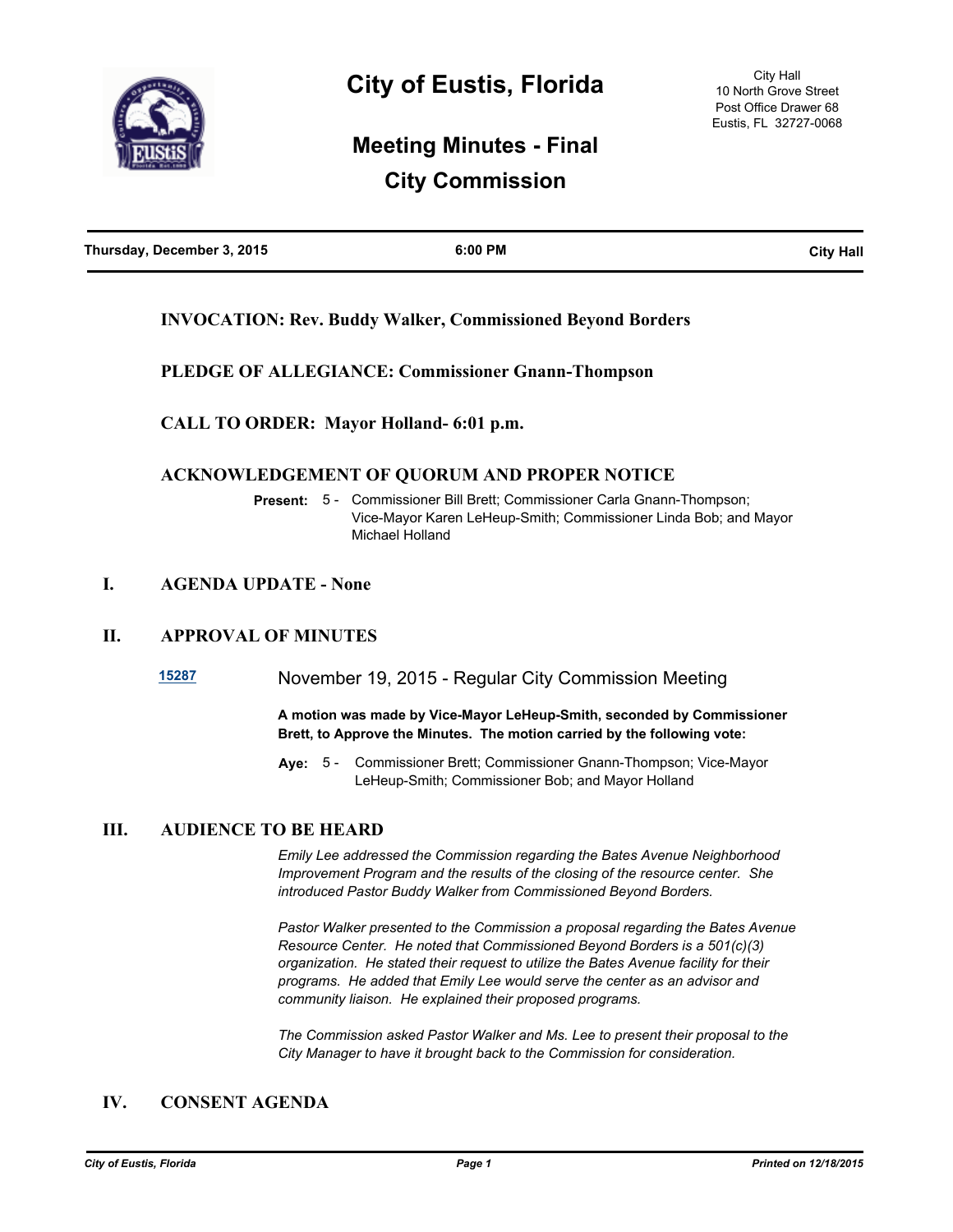| <u>15286</u> | Resolution No. 15-88: Purchase Exceeding \$50,000 for Odor and<br><b>Corrosion Control</b>                                                                   |
|--------------|--------------------------------------------------------------------------------------------------------------------------------------------------------------|
| 15276        | Resolution No. 15-101: Right-of-Way Utilization Permit - 24 East<br>Magnolia Avenue (Harper's Alley)                                                         |
| 15277        | Appointment to the Library Board of Trustees - Gwendolyn<br>Manning                                                                                          |
| <u>15279</u> | Appointment to Historic Preservation Board - Joseph Pellegrini                                                                                               |
| <u>15280</u> | Appointment to Code Enforcement Board - Martin Fitzgerald                                                                                                    |
| <u>15281</u> | Appointment to the Lake-Sumter MPO Bicycle and Pedestrian<br>Advisory Committee (BPAC) - Lori Barnes                                                         |
| 15278        | <b>Historic Preservation Annual Report</b>                                                                                                                   |
|              | A motion was made by Vice-Mayor LeHeup-Smith, seconded by Commissioner<br>Brett, to Approve the Consent Agenda. The motion carried by the following<br>vote: |
|              | Ave: 5 - Commissioner Brett: Commissioner Gnann-Thompson: Vice-Mavor                                                                                         |

# **V. ORDINANCES, PUBLIC HEARINGS & QUASI-JUDICIAL HEARINGS**

**[15282](http://eustis.legistar.com/gateway.aspx?m=l&id=3122)** Resolution No. 15-99: Fence Variance - 3877 Blue Crest Avenue

*Derek Schroth, City Attorney, announced Resolution No. 15-99: A Resolution of the City Commission of the City of Eustis, Florida, granting approval for a variance to the City of Eustis Land Development Regulations Section 109-4.2(E)(2), allowing a 6-foot privacy fence within the street setback yard (East Bluewater Edge Drive), on approximately 0.25 acres located at 3877 Blue Crest Ave.*

*Alicia Hester, Development Services, explained the requested variance to allow a 6-foot privacy fence. She reviewed the location noting that the fence would abut a 2.5 acre stormwater retention area. She stated that the adjoining properties are permitted a full 6-foot privacy fence.*

*Mr. Schroth opened the public hearing at 6:13 p.m.* 

*Bobby Arnold, property owner, confirmed that the fence would not block any views. He stated that he spoke with all of his neighbors who expressed support for the fence.*

*There being no public comment, the hearing was closed at 6:14 p.m.*

*The Commission discussed why the variance was needed and whether or not the fence ordinance needs to be revised to address similar circumstances in the future.*

**Aye:** Commissioner Brett; Commissioner Gnann-Thompson; Vice-Mayor LeHeup-Smith; Commissioner Bob; and Mayor Holland Aye: 5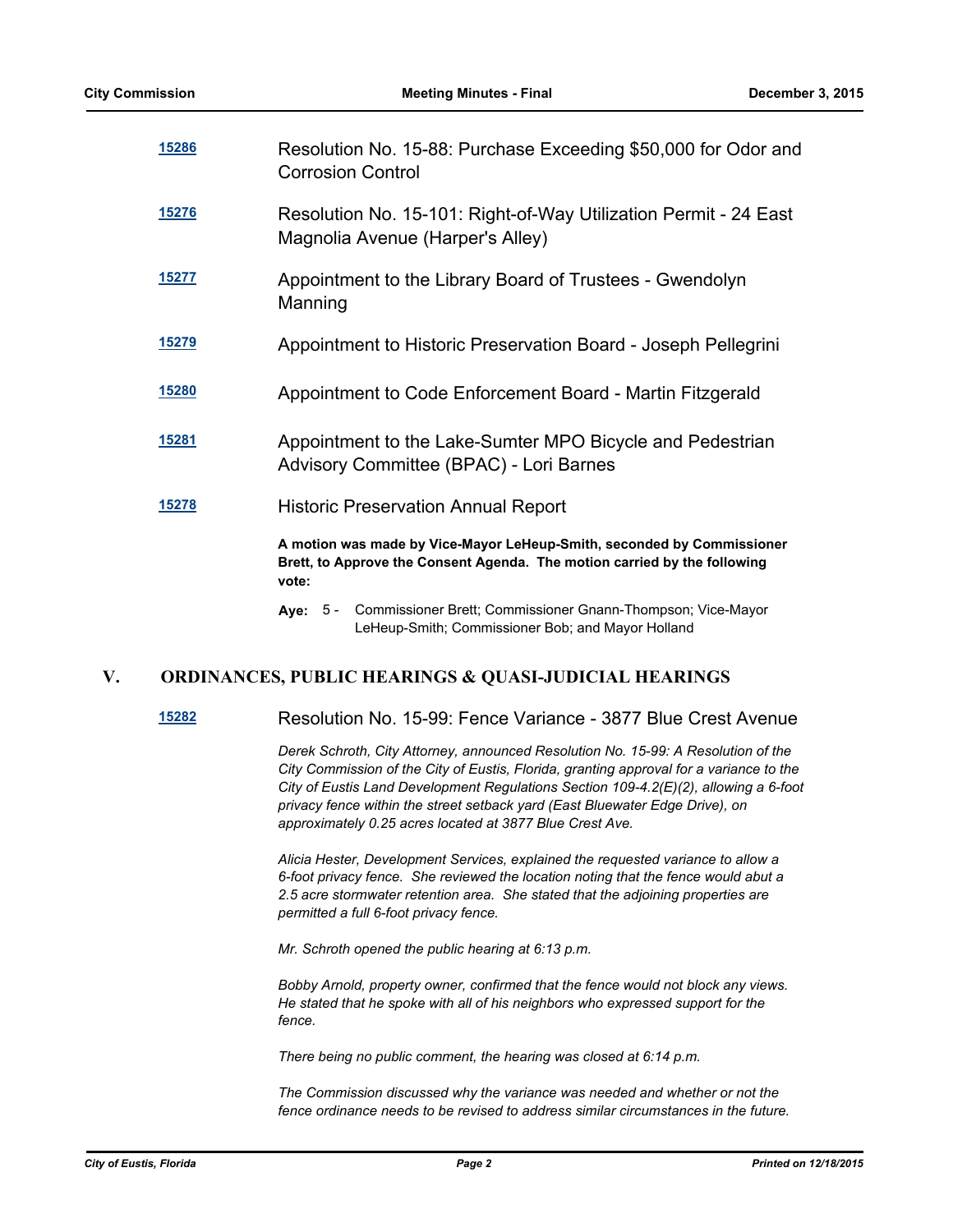**A motion was made by Commissioner Brett, seconded by Commissioner Gnann-Thompson, to Approve Resolution No. 15-99. The motion carried by the following vote:**

**Aye:** Commissioner Brett; Commissioner Gnann-Thompson; Vice-Mayor LeHeup-Smith; Commissioner Bob; and Mayor Holland Aye: 5 -

**[15283](http://eustis.legistar.com/gateway.aspx?m=l&id=3123)** Resolution No. 15-100: Site Plan (with waiver) for Eustis Senior Care Assisted Living Facility Expansion

> *Mr. Schroth announced Resolution No. 15-100: A Resolution of the City Commission of the City of Eustis, Florida; approving a site plan with waivers for the expansion of an existing assisted living facility on 0.72 acres at 228 N. Center Street.*

> *Ms. Hester reviewed the proposed site plan and planned expansion. She explained the waiver request as follows: 1) Use suburban landscape buffer requirements instead of urban landscape buffer; and 2) Exemption from the use of non-residential building design so that the new structure will be compatible with the existing structure. She expressed staff's recommendation for approval.*

> *Mr. Schroth opened the public hearing at 6:18 p.m. There being no public comment, the hearing was closed at 6:18 p.m.*

*The Commission discussed the existing parking lot that has been utilized by visitors to the senior center with Rick Gierok, Public Works/Utilities Director, explaining the grass lot is budgeted for improvements in the current fiscal year.*

**A motion was made by Vice-Mayor LeHeup-Smith, seconded by Commissioner Brett, to Approve Resolution No. 15-100. The motion carried by the following vote:**

Aye: 5 - Commissioner Brett; Commissioner Gnann-Thompson; Vice-Mayor LeHeup-Smith; Commissioner Bob; and Mayor Holland

# **[15285](http://eustis.legistar.com/gateway.aspx?m=l&id=3125)** Resolution No. 102: Approval of IAFF Collective Bargaining Agreement

*Mr. Schroth announced Resolution No. 15-102: A Resolution by the City Commission of the City of Eustis, Lake County, Florida; approving a modification of Article 11 – Seniority, Article 19 – Sick Leave Accrual, Article 20 – Pay Increases, Article 22 – Sanitation, Maintenance, Upkeep and Clothing Allowance, Article 23 – Health, Life and Dental Insurance, Article 24 – Payment for Temporary Upgrades, Article 27 – Special Event Details and Article 28 – Entire Agreement/Duration of the Collective Bargaining Agreement between the City of Eustis and the International Association of Firefighters (IAFF) for the period of October 1, 2015 through September 30, 2018, as set forth in Exhibit "A" and authorizing the City Manager to sign said agreement.*

*Bill Howe, Human Resources Director, explained the proposed IAFF collective bargaining agreement with changes from the current agreement. He reviewed the major changes citing the three-year term and noted the agreement had already been ratified by the bargaining unit. He then reviewed the associated costs and stated staff's recommendation for approval.*

*Mr. Schroth opened the public hearing at 6:27 p.m. There being no public comment, the hearing was closed at 6:27 p.m.*

**A motion was made by Commissioner Bob, seconded by Commissioner Gnann-Thompson, to Approve Resolution No. 15-102. The motion carried by**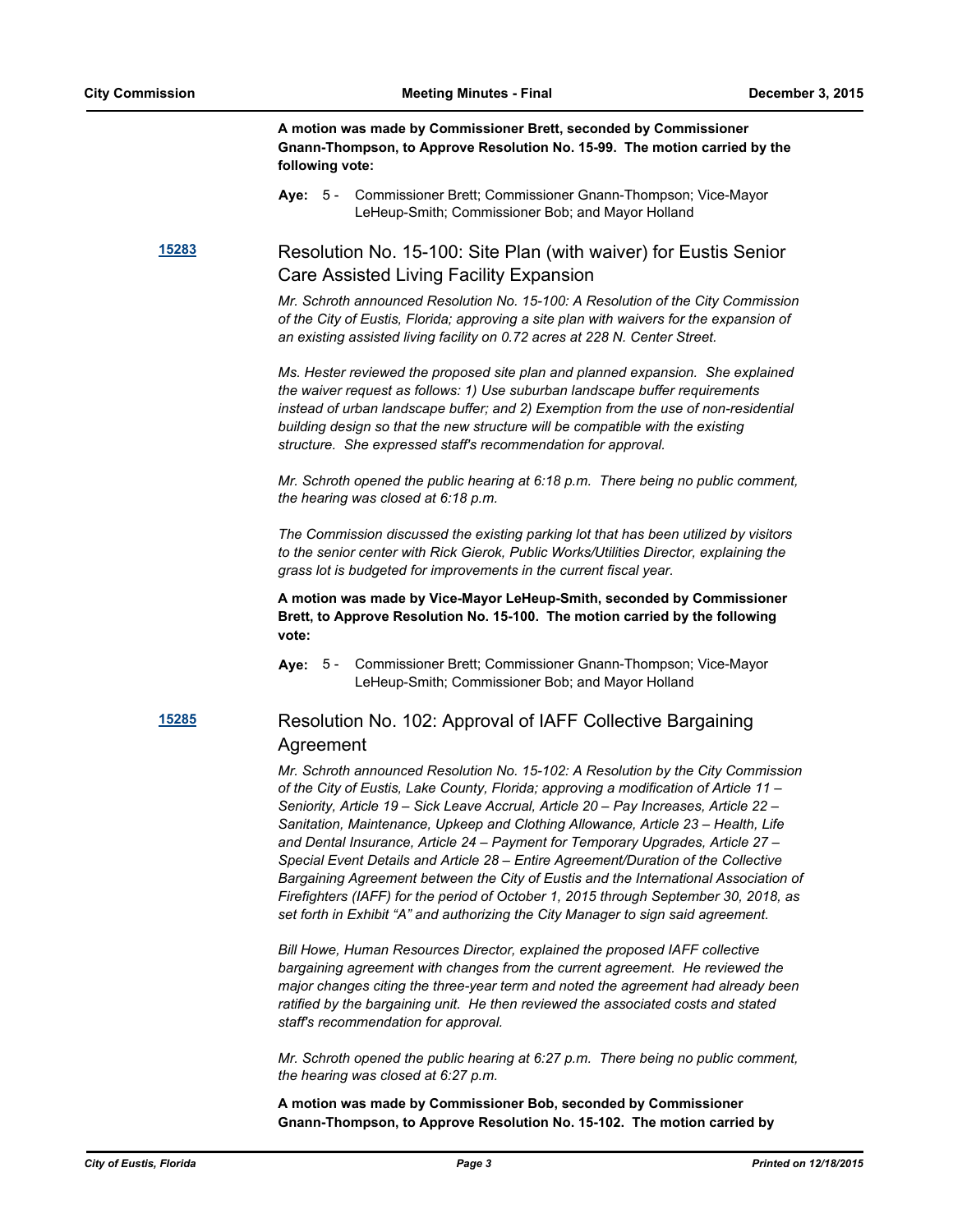#### **the following vote:**

Aye: 5 - Commissioner Brett; Commissioner Gnann-Thompson; Vice-Mayor LeHeup-Smith; Commissioner Bob; and Mayor Holland

#### **FIRST READING**

# **[15284](http://eustis.legistar.com/gateway.aspx?m=l&id=3124)** Ordinance No. 15-28: Amendment to Chapter 42, Code of Ordinances - Watercraft Rental and Farmers Market Franchise **Agreements**

*Mr. Schroth read Ordinance No. 15-28 by title on first reading: An Ordinance of the City Commission of the City of Eustis, Florida, amending Chapter 42, Franchises, of the City of Eustis Code of Ordinances, by adding Article VIII and IX, to provide for franchise agreements for watercraft rentals and farmers markets utilizing City-owned park properties; providing for conflict with existing ordinances; providing for codification, severability, and effective date.*

*Ron Neibert, City Manager, explained the proposed amendment to Chapter 42 - Franchises to provide a framework for franchise agreements for watercraft rentals and farmers markets utilizing City-owned park properties. He explained the proposed location for the watercraft rental, affiliated costs to prepare the area and the process for selecting a vendor. He then explained the proposed criteria for farmers markets which would allow markets in all of the City's parks.*

*Mr. Schroth opened the public hearing at 6:31 p.m. There being no public comment, the hearing was closed at 6:31 p.m.*

**A motion was made by Vice-Mayor LeHeup-Smith, seconded by Commissioner Bob, to Approve Ordinance No. 15-28 on First Reading. The motion carried by the following vote:**

Aye: 5 - Commissioner Brett; Commissioner Gnann-Thompson; Vice-Mayor LeHeup-Smith; Commissioner Bob; and Mayor Holland

#### **VI. FUTURE AGENDA ITEMS**

*Vice Mayor LeHeup-Smith confirmed that the City Manager had met with the residents concerning the Miss Eustis pageant and he responded an initial meeting had been held with additional meetings planned.*

*Commissioner Bob asked about the status of the repairs to the Commission sound system and when livestreaming would resume with Mary Montez, City Clerk, explaining that the necessary equipment had been ordered and should be installed in the near future and Mr. Neibert noting that the City's property insurance would be covering most of the cost.*

*Commissioner Bob then cited the previous Commission decision regarding the purchase of the 17 E. Magnolia property. She expressed concern regarding the previous approval and acknowledged receipt of an email from the purchaser regarding use of the building. She stated her feelings that the decision was rushed. She commented on rumors circulating regarding the use of the building and expressed concern about the trust of the public. It was noted that the previous decision passed on a 3 to 2 vote.*

*Mr. Neibert stated that the Commission rules allow an item to be brought back on the motion of the Commission to place it back on the agenda for reconsideration. He*